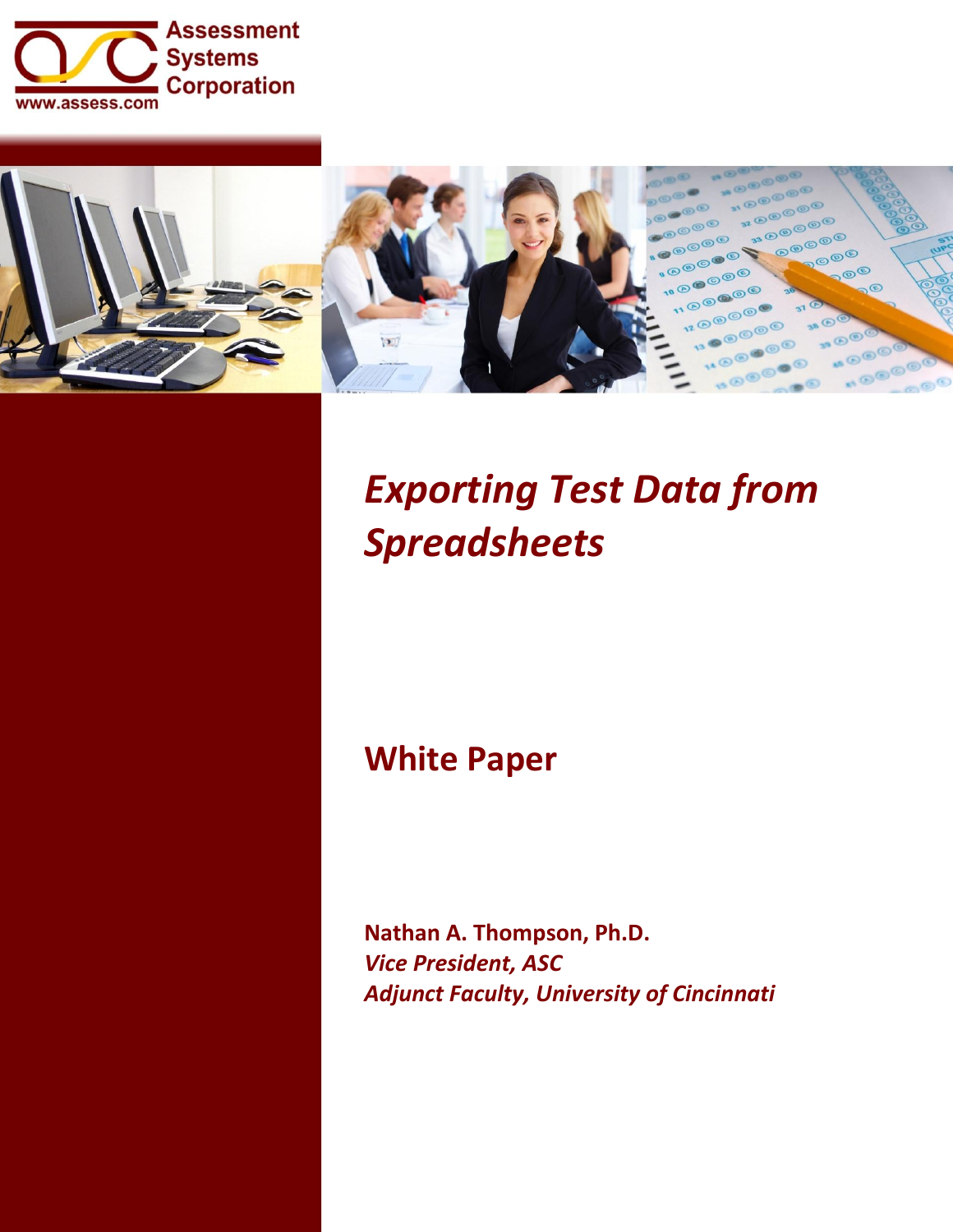# **Contact Information**

Assessment Systems Corporation 2233 University Avenue, Suite 200 St. Paul, Minnesota 55114 *Voice:* (651) 647-9220 *Fax:* (651) 647-0412 *E-Mail:* [solutions@assess.com](mailto:solutions@assess.com) www.assess.com

Copyright 2010, Assessment Systems Corporation

#### **Table of Contents**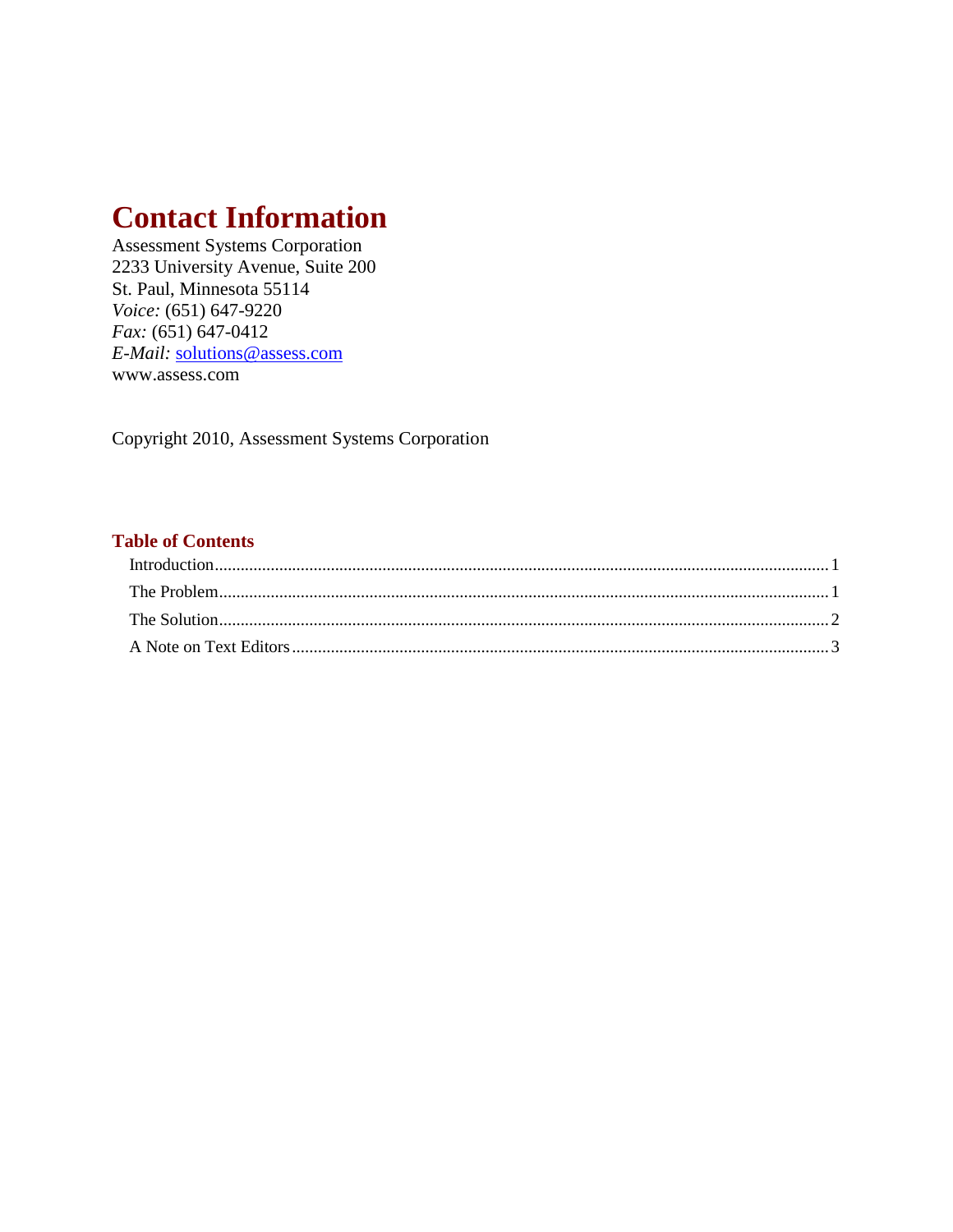### <span id="page-2-0"></span>**Introduction**

Most psychometric software utilizes input files that are of text format. This includes important programs such as [Xcalibre,](http://www.assess.com/xcart/product.php?productid=569) which calibrates item response theory (IRT) parameters, and [Iteman,](http://www.assess.com/xcart/product.php?productid=541) which produces classical analysis reports such as those required by the National Commission for Certifying Agencies (NCCA). These files, typically with the .txt or .dat extensions, are usually required to have item response data in one contiguous string, that is, with no other characters between two adjacent item responses. However, test data is typically managed in spreadsheet programs or databases, and it is necessary to translate the data from a spreadsheet to text format. Unfortunately, simply copying and pasting the data often does not work, nor does using the "Save As" function to .txt format. Therefore, an efficient way to perform this transformation is a common issue encountered by researchers.

# <span id="page-2-1"></span>**The Problem**

Data is arranged in a spreadsheet in cells, with delimiters between the values of each cell. If you select and copy data from a spreadsheet and then paste in a text file, it will manifest those delimiters as tabs. The same is true if you "Save As" a text file. For example, Figure 1 shows response data for five examinees from the Classical Item and Test Analysis Spreadsheet (CITAS; [click here to obtain a copy\)](http://www.assess.com/xcart/product.php?productid=522&cat=19&page=1). Data is arranged neatly into cells.

| 3 Person Score ID   1 2 3 4 5 6 7 8 9 10 11 12 13 14 15 16 17 18 19 20 |                                                 |  |  |  |  |  |  |  |  |  |  |
|------------------------------------------------------------------------|-------------------------------------------------|--|--|--|--|--|--|--|--|--|--|
| $4 \mid 1 \mid 19 \mid$                                                | Ex001   A D C D A D A C D B A A D C C D A B B B |  |  |  |  |  |  |  |  |  |  |
| 5 2 20                                                                 | Ex002   A D C D B D A C D B A A D C C D A B B B |  |  |  |  |  |  |  |  |  |  |
| 6 3 17                                                                 | Ex003   A D C D B D A A D A A A D C C D A B A B |  |  |  |  |  |  |  |  |  |  |
| 4 20                                                                   | Ex004   A D C D B D A C D B A A D C C D A B B B |  |  |  |  |  |  |  |  |  |  |
| 8 5 19                                                                 | Ex005 A D C D B D A C D B A A D C C A A B B B   |  |  |  |  |  |  |  |  |  |  |

*Figure 1: Item response data in a spreadsheet*

When the data shown in Figure 1 is copied and pasted into a text file, it will appear as in Figure 2. The same thing happens if the user selects "Save As" a .txt file. Note that there is a tab character (shown by  $a \gg$ ) in between each response.

#### *Figure 2: Item response data saved as a .txt file*

```
4 1»19 » ExOO1»A»D»C»D»A»D»A»C»D»B»A»A»D»C»C»D»A»B»B»B»B»
52920 \times ExOO2 \times A\timesD\timesC\timesD\timesB\timesD\timesA\timesC\timesD\timesB\timesA\timesD\timesC\timesC\timesD\timesA\timesB\timesB\timesB\times63 \times 17 \times Ex003 \times A \times D \times C \times D \times B \times D \times A \times D \times A \times A \times D \times C \times C \times D \times A \times B \times B \times74920 \times ExOO4»AxD»C»D»B»B»A»C»D»B»AxB»D»C»C»D»AxB»B»B»
8 5»19 » ExOO5»A»D»C»D»B»D»A»C»D»B»A»A»D»C»C»C»A»A»B»B»B»
```
In fact, if you look closely at the "Save As" choices in Microsoft Excel, you will see that the .txt format is defined as "Tab delimited," as shown in Figure 3.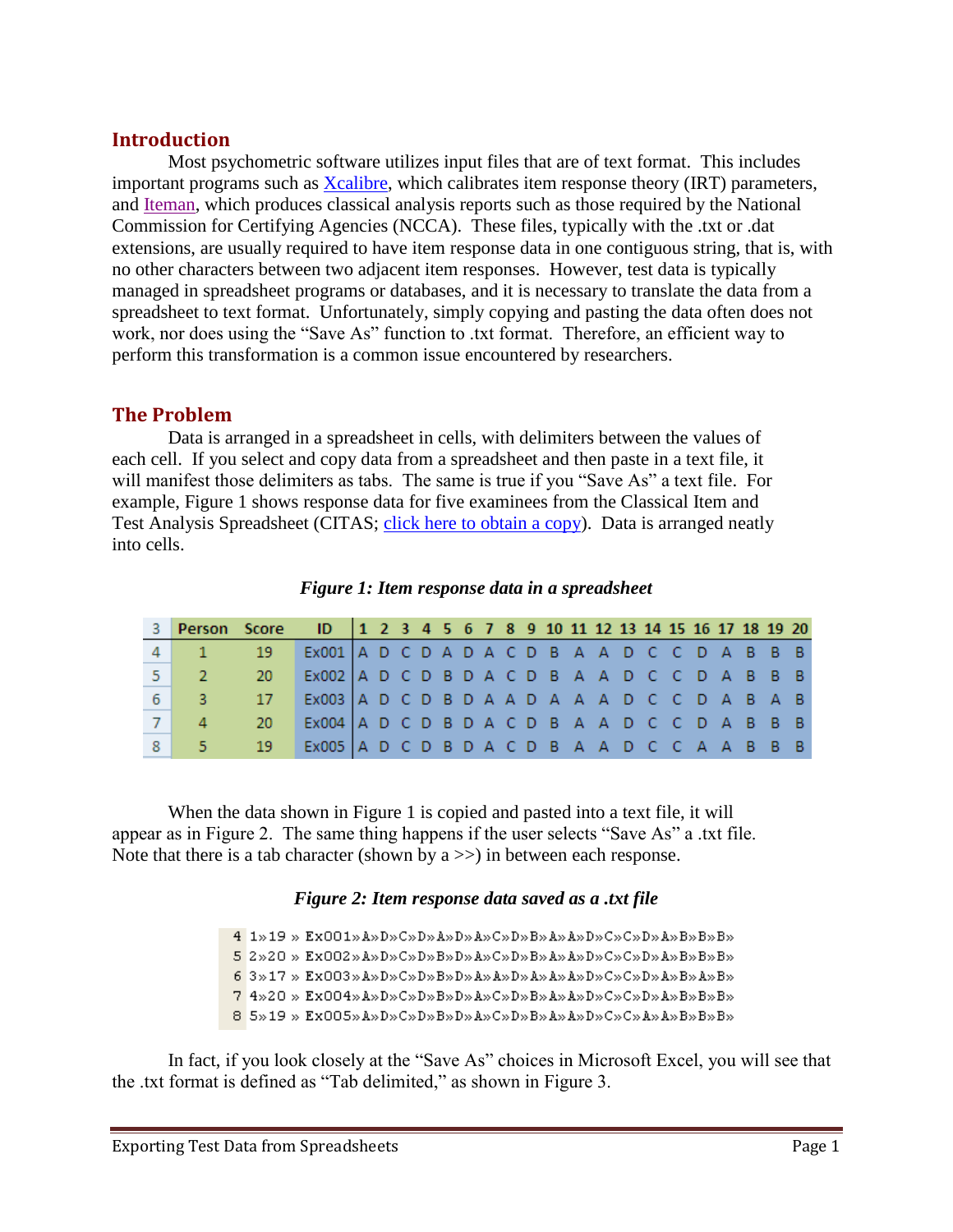*Figure 3: "Save As" choices in Excel®*



## <span id="page-3-0"></span>**The Solution**

One option to solve this problem would be to search the .txt file for every occurrence of a tab character and replace it with nothing. Many text editors can easily do this (see next section). However, you might have tabs somewhere else in the file which you do not wish to eliminate. For example, the tabs between the Person, Score, and ID columns would be eliminated in Figure 1, merging that information into the contiguous string of item response data.

A much better option is to "Save As" a *space delimited* text file, which Excel® specifies with a .prn extension. This is visible at the bottom of Figure 3. There is one more important thing to note, though: this method essentially takes a "snapshot" of your spreadsheet, keeping whatever spacing you have. So if your columns are five characters wide, the .prn file will also have five characters – one for the response and four spaces. Therefore you must first select all your columns of data and narrow them to make them one character wide. This is shown in Figure 4. Note that the item numbers with two digits (10 onwards) have now been replaced by a #, which is used to show there is a number in the cell that is more characters than are visible.

#### *Figure 4: Narrowed columns of data*

| Person Score ID 123456789########### |     |                                               |  |  |  |  |  |  |  |  |  |  |
|--------------------------------------|-----|-----------------------------------------------|--|--|--|--|--|--|--|--|--|--|
|                                      | 19. | Ex001 A D C D A D A C D B A A D C C D A B B B |  |  |  |  |  |  |  |  |  |  |
| -27                                  | 20  | Ex002 ADCDBDACDBAADCCDABBB                    |  |  |  |  |  |  |  |  |  |  |
| 3.                                   | -17 | Ex003 ADCDBDAADAAADCCDABAB                    |  |  |  |  |  |  |  |  |  |  |
| 4                                    | 20  | Ex004 A D C D B D A C D B A A D C C D A B B B |  |  |  |  |  |  |  |  |  |  |
| 5.                                   | 19  | Ex005 ADCDBDACDBAADCCAABBB                    |  |  |  |  |  |  |  |  |  |  |

Once the columns have been narrowed to be one character wide, you can successfully save as a .prn file. Figure 5 shows the example data from Figure 4 after saving as a .prn. This data is now ready for analysis.

#### *Figure 5: Data saved as .prn*

 $4 \cdot 1 \cdot 1 \cdot 1$ 9. Ex001. ADCDADACDBAADCCDABBBT  $5 \cdot 2 \cdot 2 \cdot 20 \cdot 5$  Ex002 · ADCDBDACDBAADCCDABBBT  $6 \cdot 3 \cdot \cdot \cdot 17 \cdot \cdot$  Ex003 · ADCDBDAADAAADCCDABABT  $7 \cdot 4 \cdot 7 \cdot 20 \cdot$  Ex004 · ADCDBDACDBAADCCDABBBT